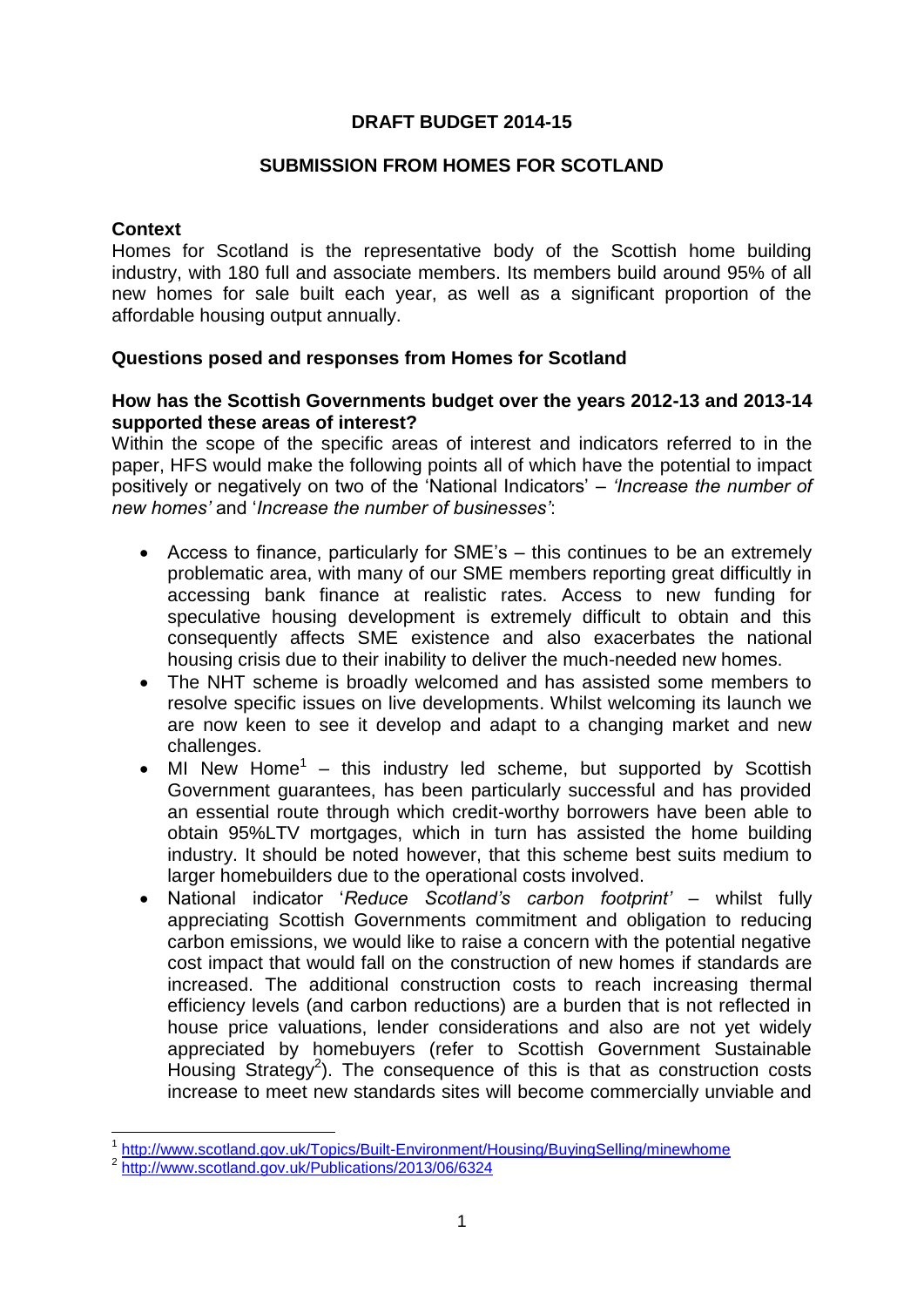housing output will further decline along with risk to business continuity. Scottish Government needs to adopt a pragmatic and balanced approach to this delicate situation, by prioritising economic growth and increasing housing output. We look forward to the publication of the Sullivan Report<sup>3</sup> which will provide a revised 'roadmap' to reducing carbon emissions from new homes. In addition, we believe that resources could be more effectively utilised and more carbon saved by focusing efforts and resource towards the retrofit of older homes.

- $\bullet$  Help to Buy Scotland<sup>4</sup> whilst not yet launched, we look forward to the benefits of this scheme when available. Scottish Government has committed £120 million to a shared equity scheme, which should deliver a major boost to both potential homebuyers and homebuilders.
- Other Scottish Government Shared Equity schemes the Scottish Government has continued to support shared equity initiatives during the period, allowing people on low to moderate incomes to access home ownership. In addition to supporting the New Supply Shared Equity with Developers Initiative which has been helpful to builders on sites where the restrictive criteria could be met, funds have continued to be allocated on a limited basis to open market schemes which can be beneficial in terms of keeping the housing market moving.

# **What progress has the Scottish Government made in delivering its overarching purpose-focus Government and public services on creating a more successful country, with opportunities for all of Scotland to flourish, through increasing sustainable economic growth-through its spending decisions over the last two years and in relation to NPF targets and indicators?**

Our single response to this question would be that housing output (one of the 'National Indicators') has continued to decline over this period and is now at its lowest level since 1947<sup>5</sup>. It is acknowledged that Scotland is not alone with this problem, due to the financial crisis of 2008, however it is clear that much more needs to be done if the number of new homes required (according to official statistics) are to be delivered and the purpose, as described above, is to be achieved.

# **Is the NPF an effective method of measuring performance and are sufficient resources being allocated to track progress against the targets and indicators?**

No additional comment, apart from that all indicators need to be thoroughly tested and examined to ensure that they do not drive unintended actions and outcomes. For example, a drive to reduce carbon emissions from new homes may result in fewer homes being built, thus not achieving the original carbon reduction target and as an unintended consequence further exacerbating the housing shortage and economic output, along with all the issues that result from this.

4 <http://www.scotland.gov.uk/News/Releases/2013/05/Shared-equity-17052013>

 3 <http://www.scotland.gov.uk/Topics/Built-Environment/Building/Building-standards/SullivanPanel>

<sup>5</sup> [http://www.scotland.gov.uk/Topics/Statistics/Browse/Housing-](http://www.scotland.gov.uk/Topics/Statistics/Browse/Housing-Regeneration/HSfS/NewBuildSummary)[Regeneration/HSfS/NewBuildSummary](http://www.scotland.gov.uk/Topics/Statistics/Browse/Housing-Regeneration/HSfS/NewBuildSummary)